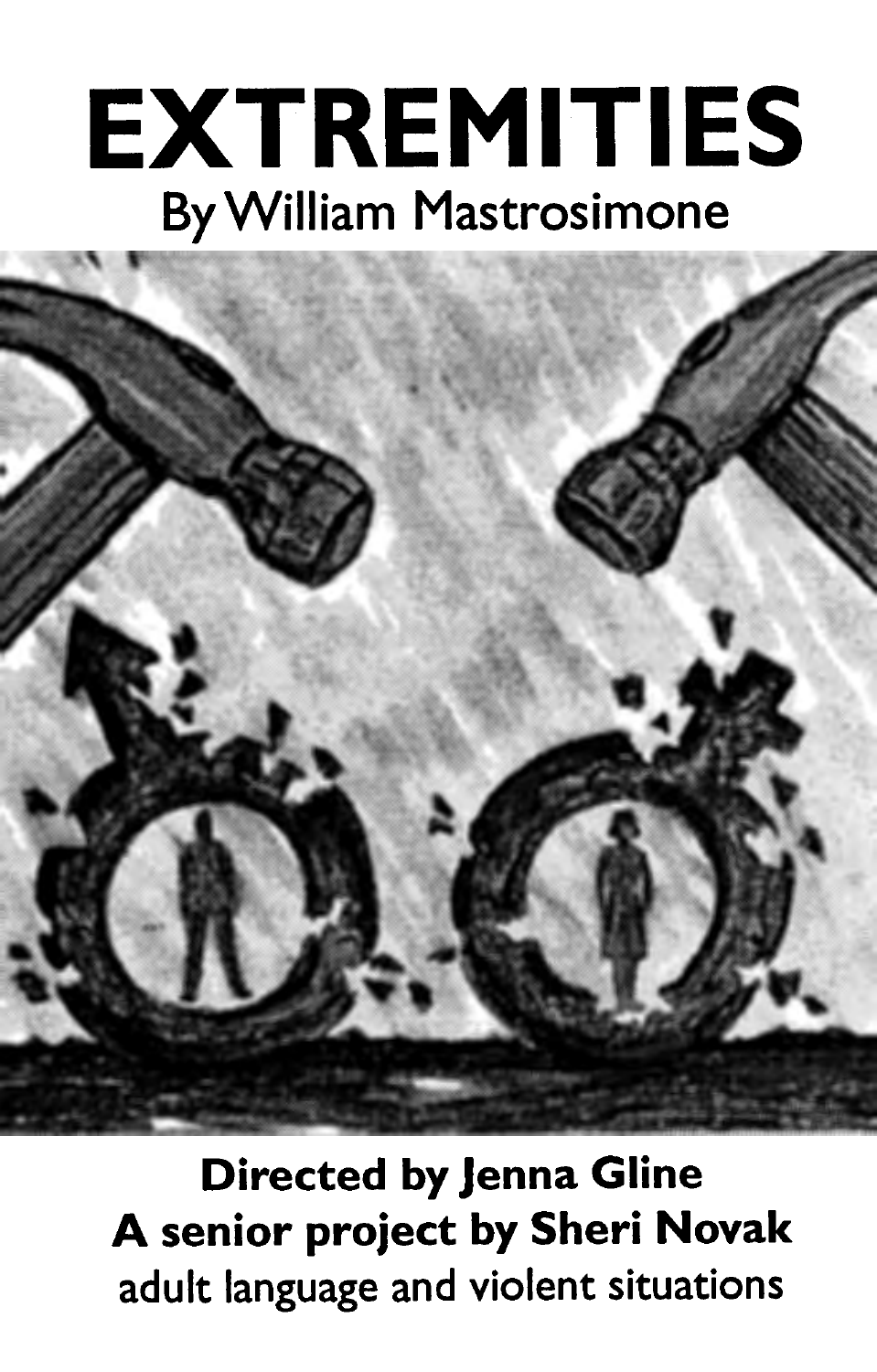Boise State University's Theatre Majors Association presents

**KTREMITIES** 

By William Mastrosimone Morr'ison Center, Stage II May 20-22, 1993 at 8:00 p.m.

## Cast

Marjorie.................Sheri Novak Rau I ............ ~ .................. J a.m es Fisk Terry......Toni Michelle Rayborn Patricia ..............LaVelle Gardner

There will be a ten minute intermission between acts.

Due to the nature of the show there will be no curtain call.

l '

There will also be a question and answer session with Boise Rape Crisis Center after the show.

Note: The Boise Rape Crisis Center does not advocate violence under any circumstances. Anger is a normal phase of the healing process victims work through, then move beyond.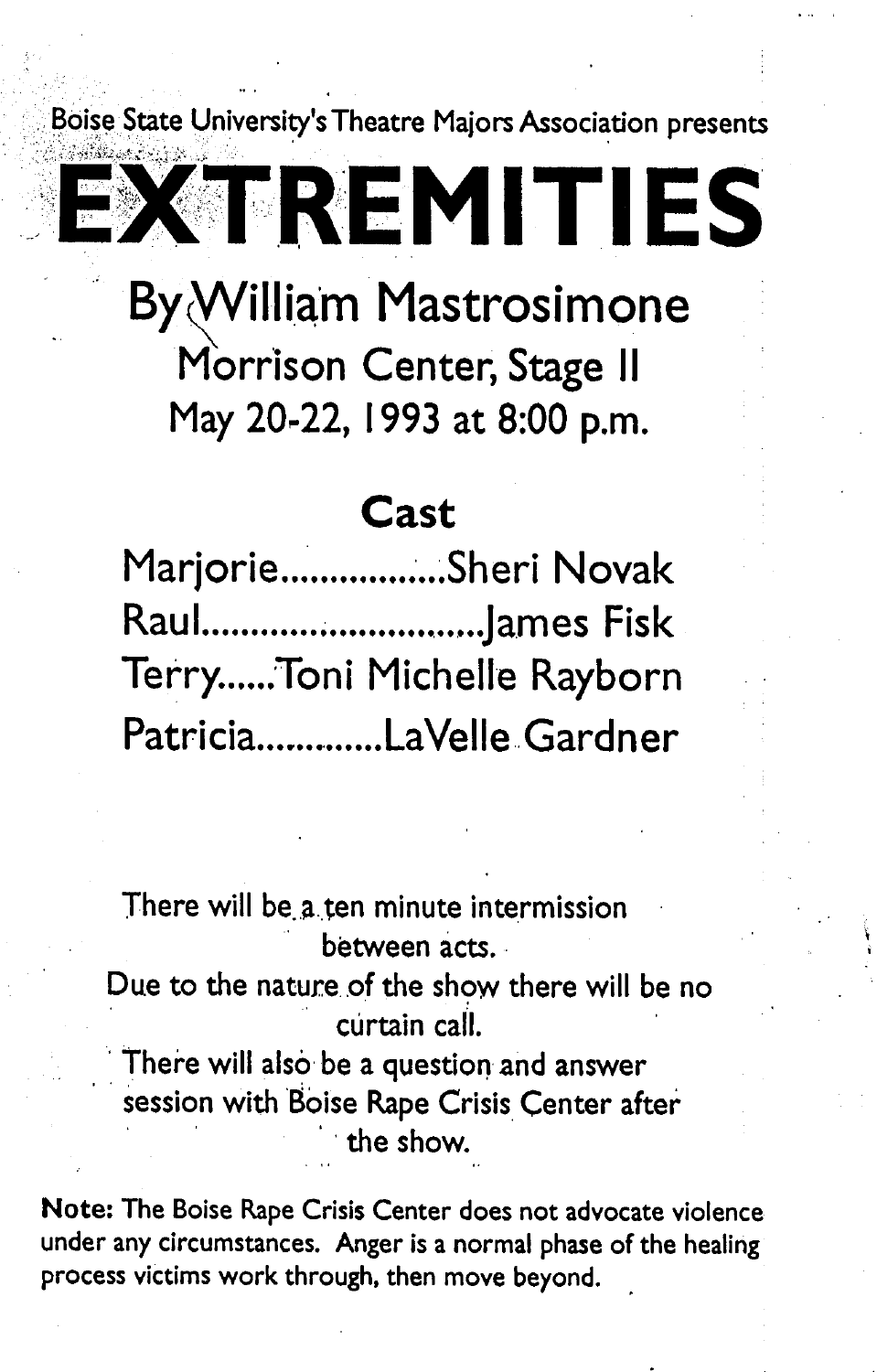| Assistant DirectorDonna Selle            |  |
|------------------------------------------|--|
| Stage ManagerDonna Selle                 |  |
|                                          |  |
| Set ConstructionJohn Hadley,             |  |
| Anthony Casper, Randy Davison, & Cast.   |  |
| Costume DesignDagny Haug                 |  |
|                                          |  |
|                                          |  |
| PropsShannon Shepardson                  |  |
| Light Board OpKaren Wennstrom            |  |
| Sound Board OpAshley Martell             |  |
|                                          |  |
| Sheri Novak, Donna Selle, Ashley Martell |  |

## Special Thanks.

..

Boise Rape Crisis Center Idaho Youth Ranch Ann Hoste The Bon Marche Shaver's Hillside Nursery